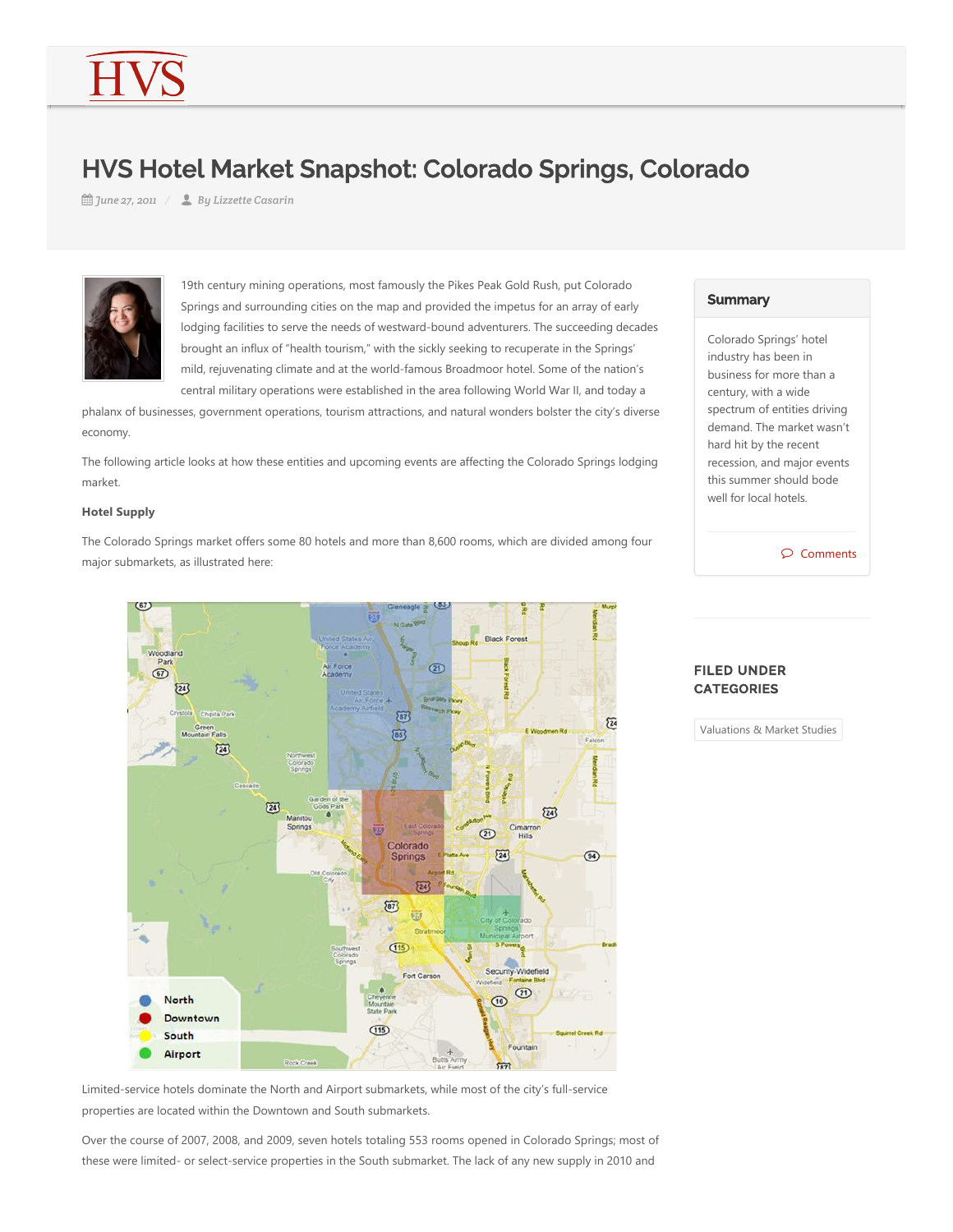the lack of new competitive full‐service supply over the past few years helped lead to a better‐than‐expected recovery for existing properties in 2010. The following table shows the number of rooms entering the Colorado Springs market each year since 2000.



In 2009, three downtown buildings were purchased for conversion into The Mining Exchange, a Wyndham Grand Hotel. This full‐service, luxury hotel, located in the heart of the Downtown submarket, will bring 117 new luxury guestrooms to Colorado Springs' inventory when it opens in late summer of 2011.

In December of 20[1](#page-3-0)0, Nor'wood Development Group <sup>1</sup> reported that at least two parties have expressed interest in purchasing and completing the 300‐room Renaissance Hotel, located in the North submarket near the Air Force Academy. Plans for the eleven‐story hotel, which is about 70% complete, include 50,000 square feet of meeting space. Marriott's website lists a tentative opening date sometime in January of 2015.

#### **Historical Hotel Performance**

Area hotels were burdened by reduced demand during the recession, a situation exacerbated by the introduction of new supply in 2008 and 2009. Occupancy regained momentum in 2010 as a result of strong demand growth from the commercial, leisure, and government sectors; the most recent available data from 2011 suggest that this recovery is continuing.

The following graph illustrates trends concerning average daily rate and occupancy for Colorado Springs hotels from 2006 through 2010.



Average rates rose in 2007 with the entrance of new high‐quality hotels and renovations to existing hotels. Rates have fallen sharply since late 2008, a result of the price‐consciousness induced by the recent recession. Given the importance of government and military demand for the Colorado Springs hotel market, shifts in government per‐diem levels have had a pronounced effect on average rate; the federal per‐diem rate declined by \$4 for fiscal year 2010/11, which produced a negative impact on overall average rate. As the national economy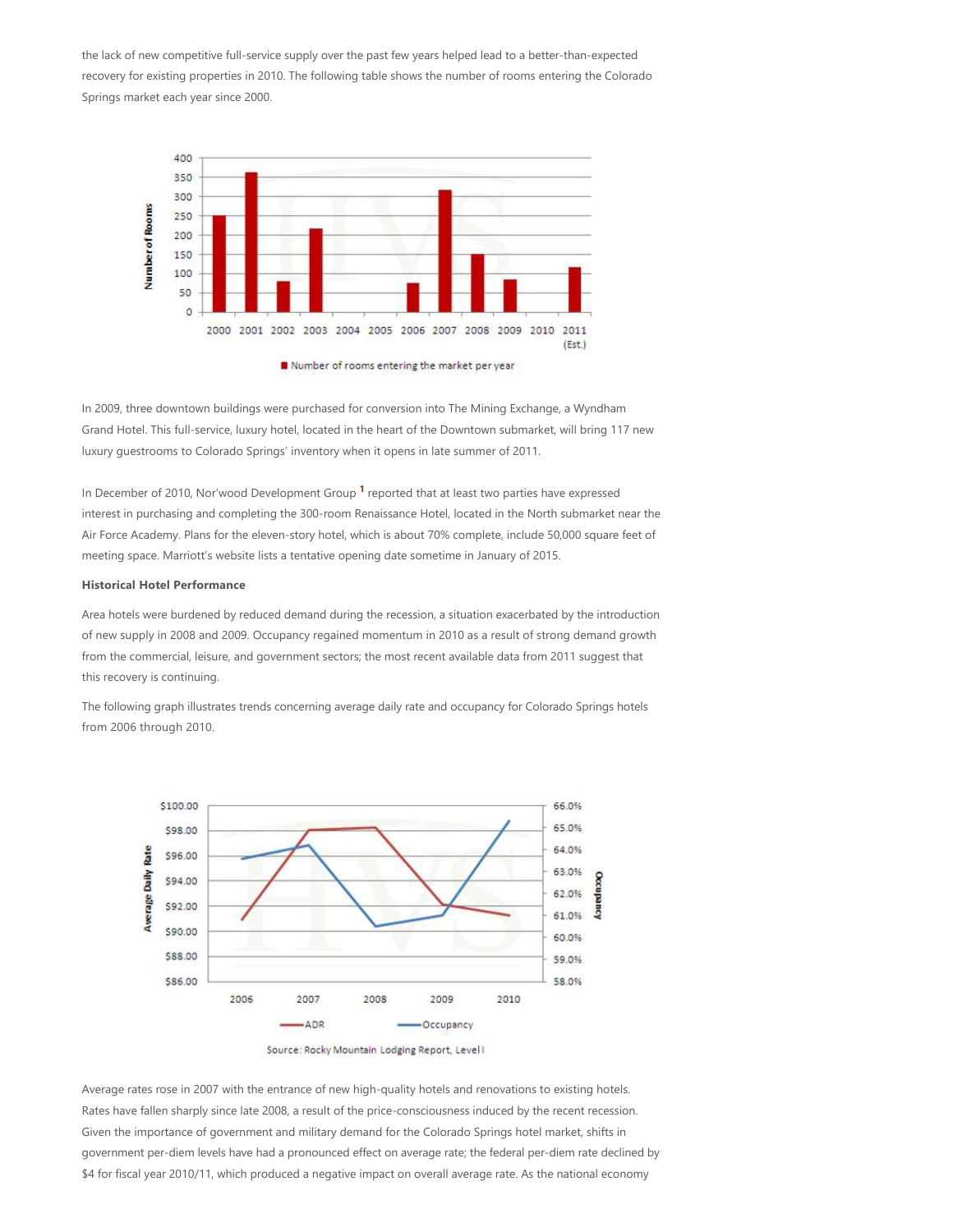continues to recover and hotel operators rely less on rate discounts to entice travelers, average rate for area hotels should see a slow ascent, with pricing power regaining hold during the summer tourism season.

#### **Hotel Market Demand Segmentation**

Government and military demand constitute a keystone of the Colorado Springs lodging market. Peterson Air Force Base, Cheyenne Mountain Air Force Station, Fort Carson Military Reservation, the North American Aerospace Defense Command (NORAD), and Schriever Air Force Base supply the majority of government demand in the market. Operations at the Air Force Space Command, the U.S. Army Space and Missile Defense Command/Army Forces Strategic Command, and the Missile Defense Integrated Operations Center fortify this demand base, and all of the aforementioned entities generate significant demand through training activities, reintegration meetings for troops returning from deployment, and military reunions.

The government segment has seen significant growth over the past few years. The Department of Defense moved its space operations program to Peterson Air Force Base in July of 2009, and the Department of Homeland Security has relocated a number of operations to Colorado Springs. The following map illustrates how the major military centers are spread around the city.



Military contractors and companies within the telecommunications, aerospace, and high‐tech industries form the backbone of Colorado Springs' commercial demand, which saw an increase in 2010. Booz Allen Hamilton, Hewlett-Packard, Agilent, Atmel, El Paso Corporation, IBM, Northrop Grumman, and Lockheed Martin have operations in and around the city. Hotels in the area also benefit from demand from the University of Colorado at Colorado Springs (UCCS).

The City has approved a proposal to create the \$1‐billion Vineyards Commerce Park, which will house five to ten data centers and a small waste‐burning power plant. The project is now awaiting approval to be part of the Urban Renewal Plan for Colorado Springs, which would benefit the project through certain incentives and tax breaks. The new business park, in addition to retail development at University Village near the UCCS, should stimulate commercial demand growth in the coming years.

Cultural and historic attractions abound in Colorado Springs, complemented by remarkable natural monuments such as Pikes Peak, the Garden of the Gods, Seven Falls, and the Cave of the Winds. The U.S. Olympic Training Center hosts world‐class athletes and their coaches, trainers, and other visitors throughout the year. The Broadmoor hotel and resort, known for nearly a century as the "Grand Dame of the Rockies," continues to draw large numbers of tourists and vacationers to the area. Leisure demand in the market grew significantly in 2010. Strong growth is anticipated in the near term as a result of major upcoming events such as the U.S. Women's Open golf tournament in July and the USA Pro Cycling Challenge bike race in August of this year.

The headquarters of businesses and religious organizations supply a healthy amount of meeting and group demand to the market. The U.S. Olympic Training Center also attracts a wide variety of sports tournaments, and